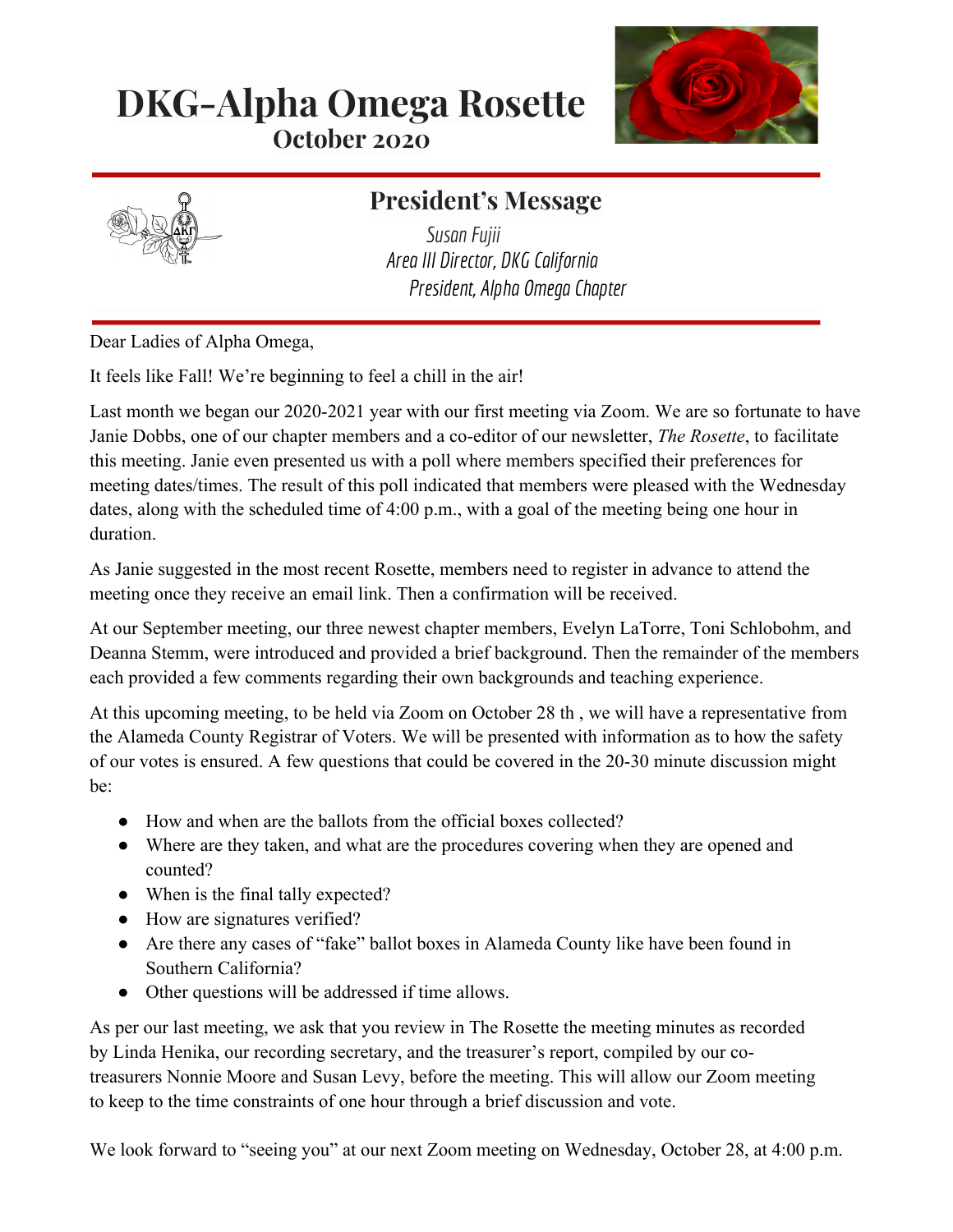

## **Alpha Omega Members' Corner**

*Virginia Williamson*

"Members' Corner" is a new feature in *The Rosette.* This will be a place to spotlight members, post information that concerns membership, and provide a member forum. This will also be a way for us to stay connected with each other, particularly until we are able to get together in person again, by sharing updates that you are invited to contribute... family news you'd like to share, activities you've been involved in, perhaps a new hobby you're trying, even recommendations of a recent book you've read or Netflix movie you enjoyed. Please send your items to me at  $g_{\text{innydon}}(a)$  pacbell.net.

Here are some updates about two of our Reserve members…

#### **Gloria Gaylord**

Nonnie Moore shared that she heard recently from a long-time member, Gloria Gaylord. Gloria has been a member of DKG since 1980, and she lives now in Three Rivers, California. Nonnie regularly sends the Rosette to Gloria, as she doesn't have email, and Gloria sent this message to Nonnie recently...

 "I am returning to my home today after being in a motel in Visalia for the last 17 days due to evacuation from the SQF fire. It is still extremely smoky and ash is still falling but they are getting the fire contained. I will probably keep my stuff ready to go quickly until the fire season is over. I was so grateful to get a motel room and be able to extend my stay."

Members who would like to write to Gloria may send correspondence to her at: PO Box 385, Three Rivers, CA 93271.



#### **Jean Groth**

Jean has been a member of DKG and Alpha Omega since 1994, and she became a Reserve member when she moved to Hawaii three years ago. She purchased a home on the Hilo side of the Big Island, Hawaii. Her son Bill and daughter-in-law Natalie also live on the island of Hawaii, not far from Jean.

Jean has continued to be very busy since she became an islander! She has spent a good deal of time making her new home truly "hers!" She has painted and organized and arranged things to her liking. Knowing Jean's love of gardening, it's not surprising that she has also totally re-done her extensive yard.

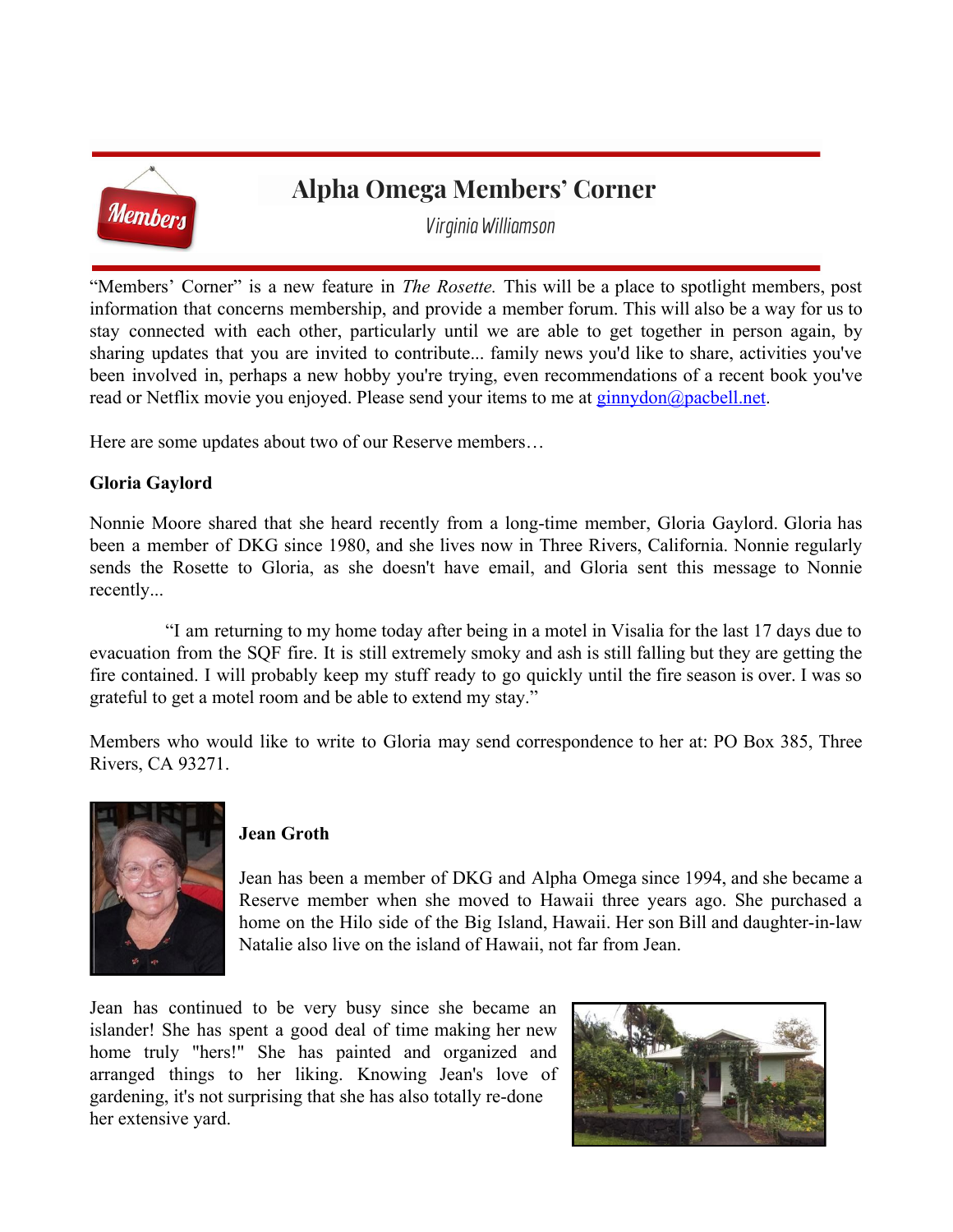#### **Member's Corner, continued:**

She has 17 fruit trees now, a lemon and tangerine that were there and needed pruning, and several more that she has planted. She tried planting a persimmon tree, but unfortunately, the pigs that live on the island really like certain non-native plants... and they dug it up and ate all the leaves! As a finishing touch, Jean put a gazebo in her yard... a great place to see the ocean and view her handiwork!



Jean has also joined a gardening class, where they share ideas and crops. People are encouraged to grow their own food on the island, so neighbors share with each other and support the local food pantry as well. She created a raised flower bed for all the veggies she grows.

When she's not gardening, Jean relishes her daily walking routine with a great walking partner, who is also from Northern California. They're up before dawn so they can enjoy the sunrise as they walk... and they finish with a coffee at their local coffee house. What could be better?

Jean's walking routine is temporarily on hold, however, because she had a second knee replacement surgery four weeks ago and is still recovering from a blood clot that developed. She's taking medication and says she is "learning patience!" She's definitely looking forward to getting back to her usual routine. One of the things she truly enjoys and looks forward to again is swimming in son Bill's infinity pool with its gorgeous ocean view. Aloha, Jean!

## **Alpha Omega Chapter, Delta Kappa Gamma**



*Linda Henika, RecordingSecretary*

**September 23, 2020**

The meeting was called to order by Susan Fujii, President, at 4:00 pm.

**Present:** Susan Fujii, Janie Dobbs, Marilyn Baker-Madsen, Donna Goldenstein, Mary Ann Gonsalves, Linda Henika, Virginia Williamson, Antoinette Schlobohm, Susan Levy, Donna Morris, Jeanne Lycett, Evelyn LaTorre, Deanna Stemm, Nonnie Moore, Bonnie Hansen, Nancy Wales

**WELCOME:** Susan introduced three new members: Evelyn LaTorre, Antoinette Schlobohm, and Deanna Stemm. Each was asked to tell a little bit about themselves. A more extensive bio is included in the September Rosette.

● Ice Breaker: Each member was asked to introduce themselves and name their favorite dessert.

#### **BUSINESS:**

A. Approval of Minutes – January 29, 2020  **Moved**: Donna Goldenstein, **Seconded**: Nancy Wales, Yea: 13 Abstain: 3 **PASSED**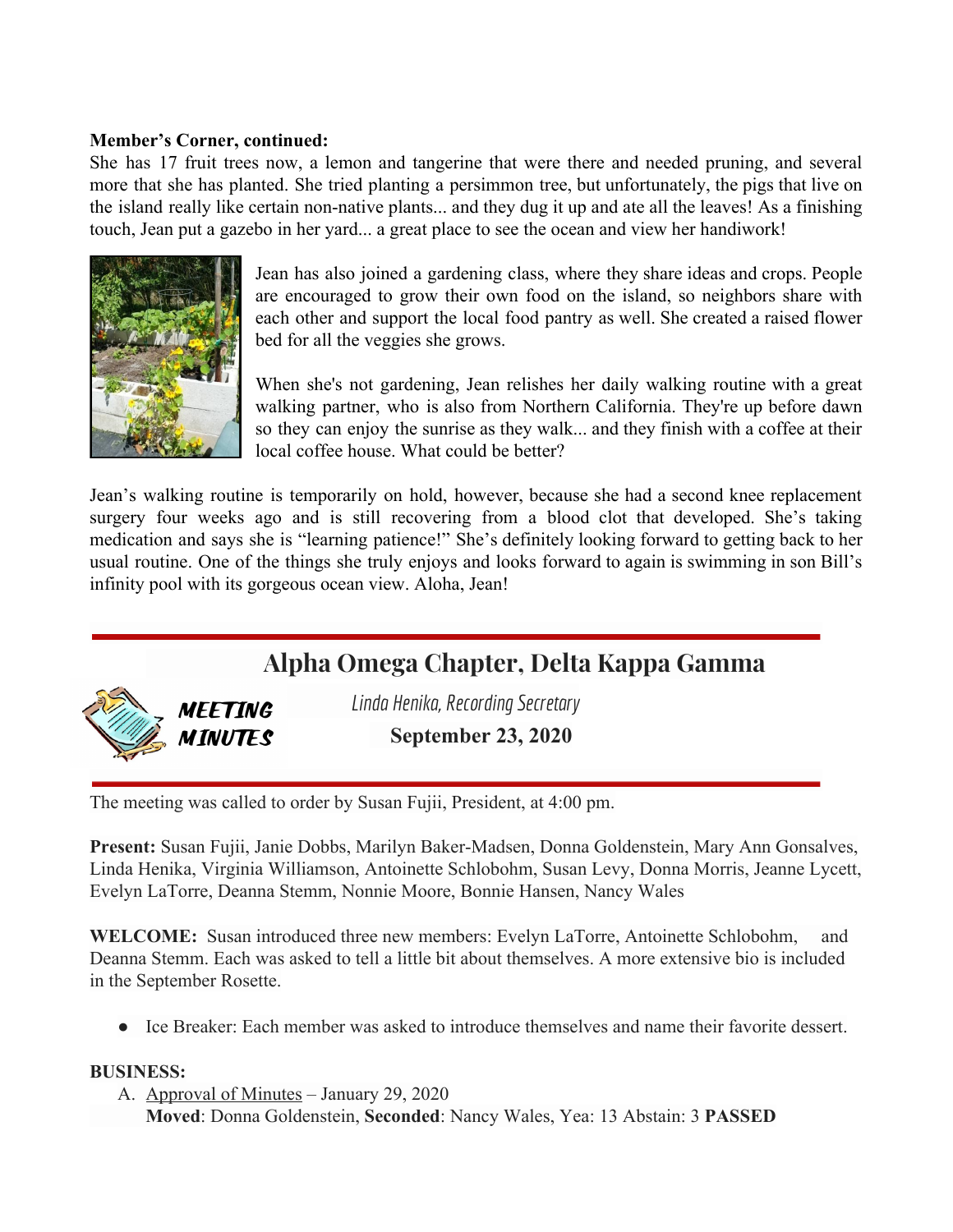#### **Business, continued:**

- B. Approval of Treasurer's Report September 2020 **Moved:** Marilyn Baker-Madsen, **Seconded:** Virginia Williamson, Yea: 13 Abstain:3 **PASSED**
- C. Approval of Slate of Officers Susan to read list: President – Susan Fujii Treasurer: - Co-Treasurer – Nonnie Moore; Co-Treasurer – Susan Levy First Vice President – Virginia Williamson Second Vice President – Virginia Williamson Recording Secretary – Linda Henika Corresponding Secretary – Bonnie Hanse Parliamentarian – None **Moved:** Donna Goldenstein, **Seconded:** Nancy Wales, Unanimous **PASSED**
- D. Poll of Potential Meeting Days and Times Janie Most members can meet at 4:00pm Weds. Members who were not present at today's meeting will be contacted for their preference.

#### **ANNOUNCEMENTS:**

- A. Technology Workshop October 17, 2020. Deadline to register online is October 10. Members free; non-members \$5 fee. This information is also in the September Rosette.
- B. Penne Ferrell Application Due November 1. Literary Award to lst-3<sup>rd</sup> year Teacher. There will also be an article in the State newsletter with a link to apply. DKG members need to make recommendations.
- C. Open Position of Vice President of Programs A committee will be formed to design programs. Evelyn LaTorre will join this committee.
- D. Support for our Community Members were asked if they have knowledge of students in need at high school or elementary level. A suggestion was made to look into the South Hayward Parish Food Bank. Susan will look into this.

#### **NEW BUSINESS:**

Virginia thanked Janie for the newsletter and Susan thanked Janie for setting up the Zoom meeting.

#### **INSPIRATION:**

Susan read a couple of passages from the book "One Heart At A Time"

**ADJOURNMENT:** The meeting was adjourned at 5:01 pm.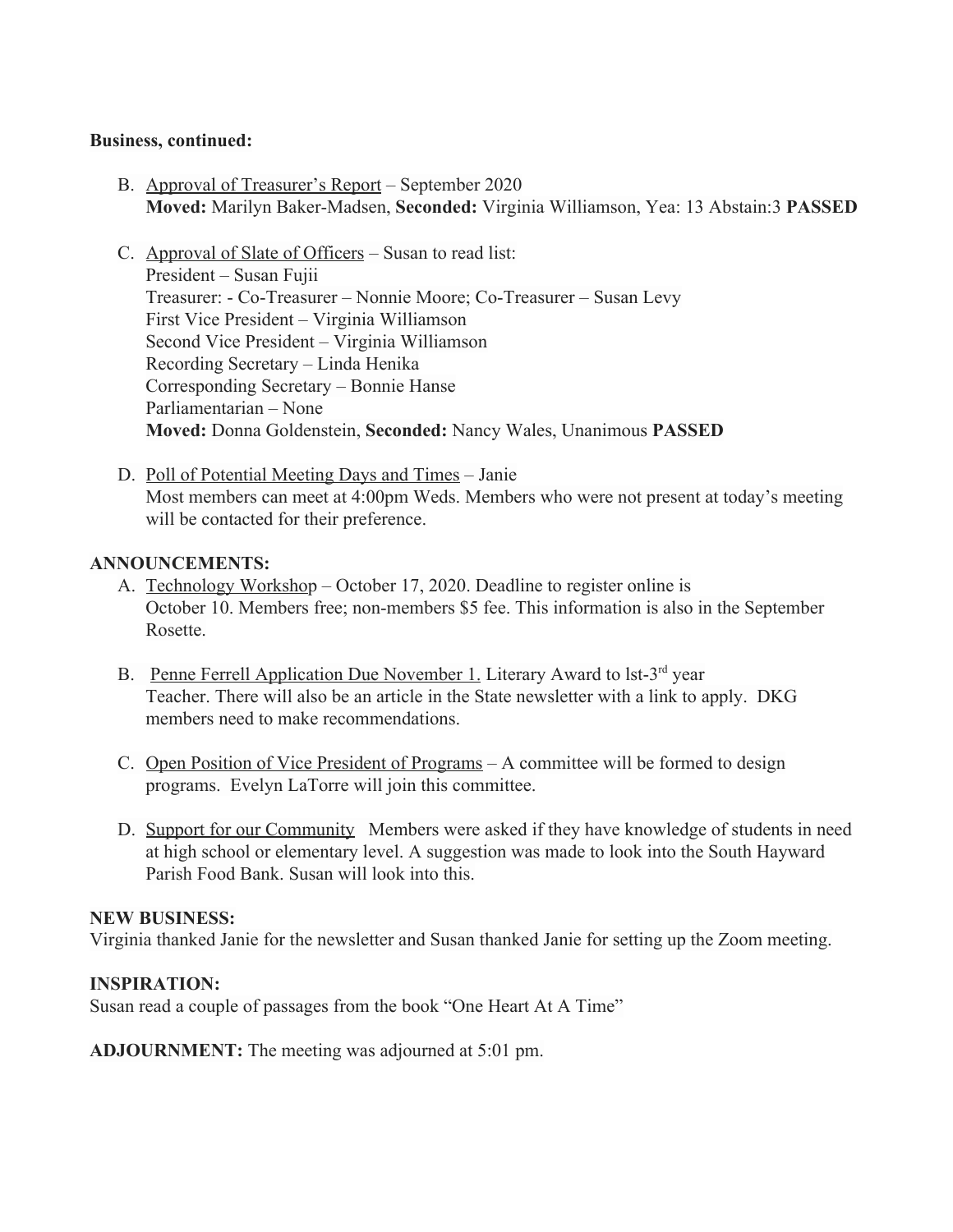

## **Next Chapter Meeting October 28, 2020 4:00 pm**

Our next meeting will also be via Zoom. The Meeting ID # and the link will always be the same for each of our meetings. You only need to register once for these meetings at: <https://us02web.zoom.us/meeting/register/tZUlfumpqT8rG9yLci13BOy5Gykxt4rd7u5g>

After registering, you will receive a confirmation email containing information about joining the meeting.

If you attended the last meeting, there is no need to re-register. You can log-on in one of two ways:

- Click on this link: <https://us02web.zoom.us/s/81890174118>
- Or go to zoom.us, click on "Join a Meeting", Enter Meeting ID: 81890174118

Zoom should also send you a reminder before the meeting. See you there!

| Budget                                    | <b>Treasurer's Report</b><br>October 2020<br>By Nonnie Moore |           |
|-------------------------------------------|--------------------------------------------------------------|-----------|
| Beginning Balance July 2020               |                                                              | \$3627.72 |
| Expenditures<br><b>Total Expenditures</b> | $\$0$                                                        |           |
| Receipts<br><b>Total Receipts</b>         | $\$0$                                                        |           |
| 10/01/2020<br><b>Ending Balance</b>       |                                                              | \$3627.72 |
| Current members = $25$ Active, 8 Reserve  |                                                              |           |

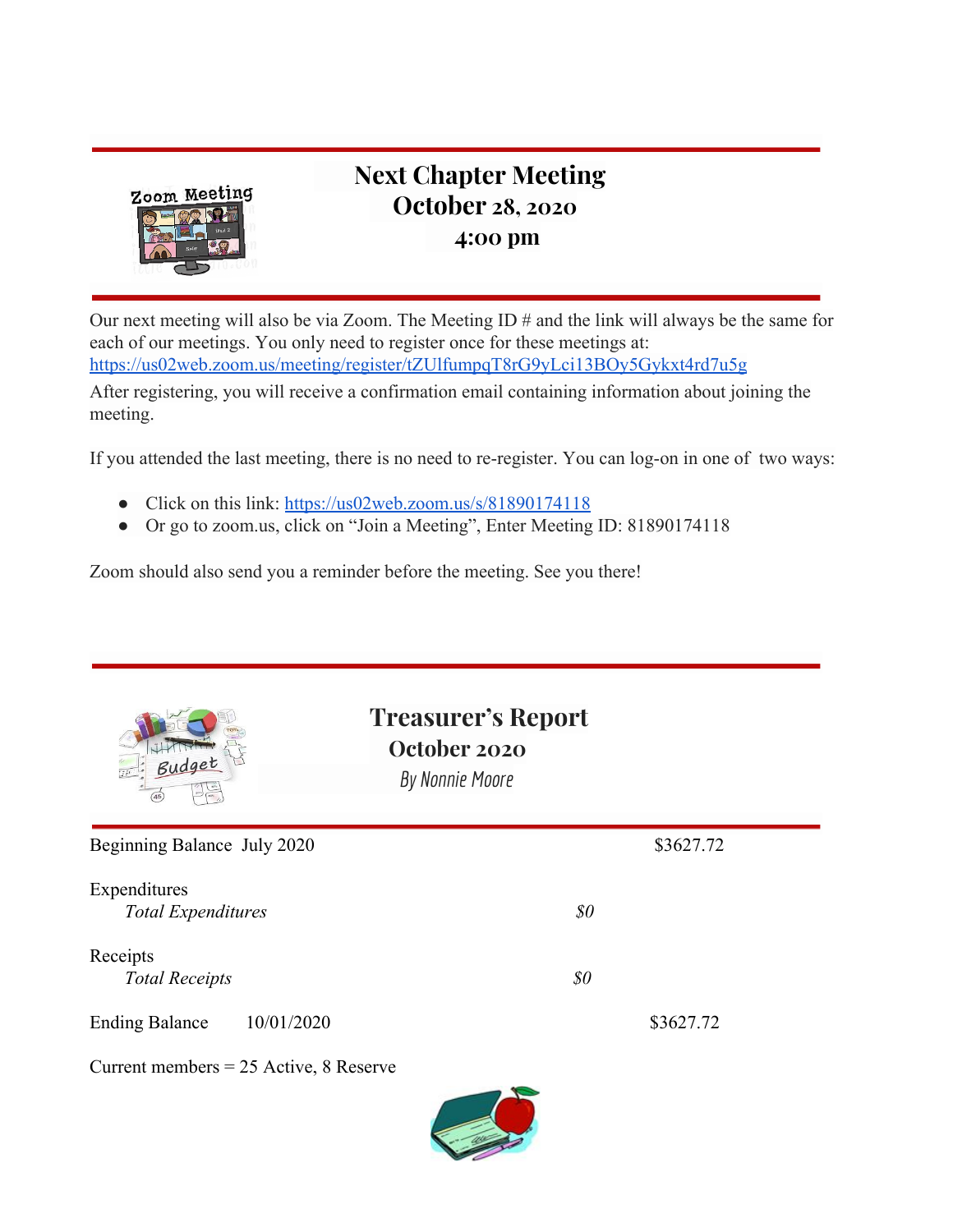### **Treasurer's Report, continued:**

| <b>DRAFT BUDGET</b><br>DKG - Alpha Omega 2020-2021 |              |                          |                        |           |
|----------------------------------------------------|--------------|--------------------------|------------------------|-----------|
| September 2020                                     |              |                          | <b>Balance Forward</b> | \$3570.72 |
| <b>INCOME</b>                                      |              | <b>ESTIMATE</b>          |                        |           |
| Dues to Chapter                                    |              | \$548.00                 |                        |           |
| <b>Virtual Meeting</b>                             |              | \$600.00                 |                        |           |
| <b>Annual Event/Fundraiser</b>                     |              | \$0                      |                        |           |
| Initiation (2 new members)                         |              | \$50.00                  |                        |           |
|                                                    | <b>TOTAL</b> | \$1198.00                |                        | \$4768.72 |
| <b>EXPENDITURES</b>                                |              | <b>ESTIMATE</b>          |                        |           |
| Insurance (\$1 per member)                         |              | 34.00<br>\$              |                        |           |
| Area III Dues (\$3 per Active)                     |              | 78.00<br>$\mathbb{S}$    |                        |           |
| Program Support (magnets, postage)                 |              | 150.00<br>$\mathbb{S}$   |                        |           |
| President's Fund                                   |              | 100.00<br>S              |                        |           |
| Dinner Guests $(10 \times 25)$                     |              | $\mathbb{S}$<br>$\theta$ |                        |           |
| Membership Committee                               |              | $\mathbb{S}$<br>100.00   |                        |           |
| <b>Chapter Honoree</b>                             |              | 35.00<br>S.              |                        |           |
| Convention                                         |              | \$450.00                 |                        |           |
| Scholarship/Grant                                  |              | \$2500.00                |                        |           |
| Initiation to Chi State (2 new)                    |              | 10.00<br>S               |                        |           |
|                                                    | <b>TOTAL</b> | \$3457.00                |                        |           |
| Carry over to 2021-22                              | \$           | 1311.72                  |                        |           |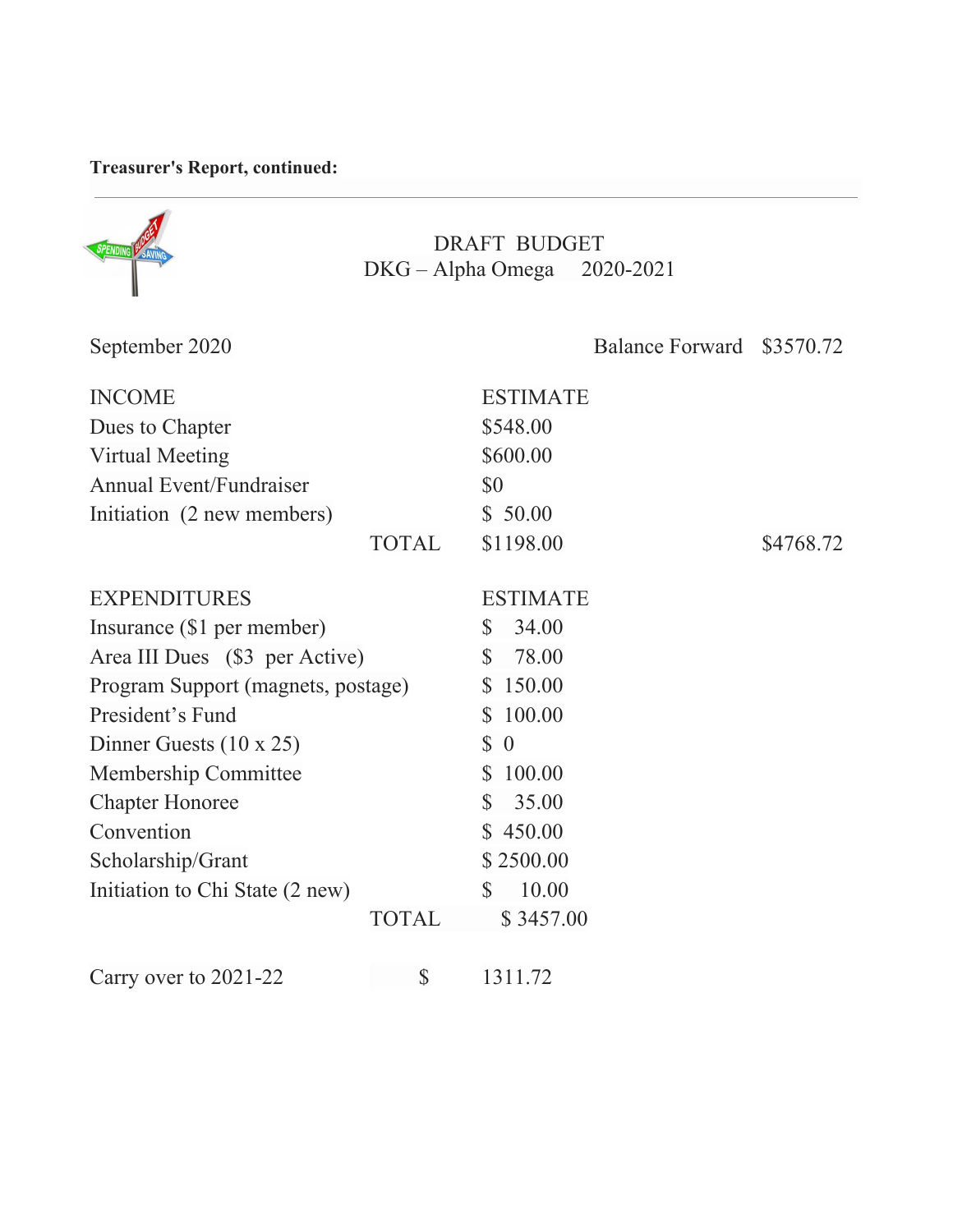

### **Legislative Report**

*Nancy Wales*

The only really important message this month is VOTE! The direction of the country and the rule of law may not actually be on the ballot, but that is really what this Presidential election is going to determine. Your vote is the most important factor of whether our Democracy will survive.

CTA and CalRTA are always out there working for the interests of teachers. Both organizations support Advocacy and Legislative actions. If you need guidance on voting, go to either or both of the websites[:](https://www.cta.org/) [cta.org](https://www.cta.org/) an[d](https://calrta.org/) [CalRTA](https://calrta.org/).

There is one Proposition on the ballot that has significant bearing on public education.

Schools and Communities First: Proposition 15.

Prop 15 would allow, starting in 2022-23, certain communities and industrial properties to be assessed at market value rather than the current base year values process under Proposition 13 of 1978. These assessments would be phased in over a three-year period. Forty percent of the new property tax would be allocated for preK-14 public education and would be allocated to the normal average daily attendance funding mechanisms. The Legislative Analyst Office estimates schools would receive between \$2.6 billion to \$4.6 billion at full implementation, depending on the market value of the affected properties.

#### **Ballot Initiatives**



Schools and Communities First: Proposition 15

The Proposition would allow, starting in 2022–23, certain commercial and industrial property would be assessed at market value rather than the current base year values process under Proposition 13 of

1978. These assessments would be phased in over a three-year period. Forty percent (40%) of the new property tax revenue would be allocated for pre-K-14 public education and would be allocated to the normal average daily attendance funding mechanisms. The Legislative Analyst Office estimates schools would receive between \$2.6 billion to \$4.6 billion at full implementation, depending on the market value of the affected properties.

Position: Support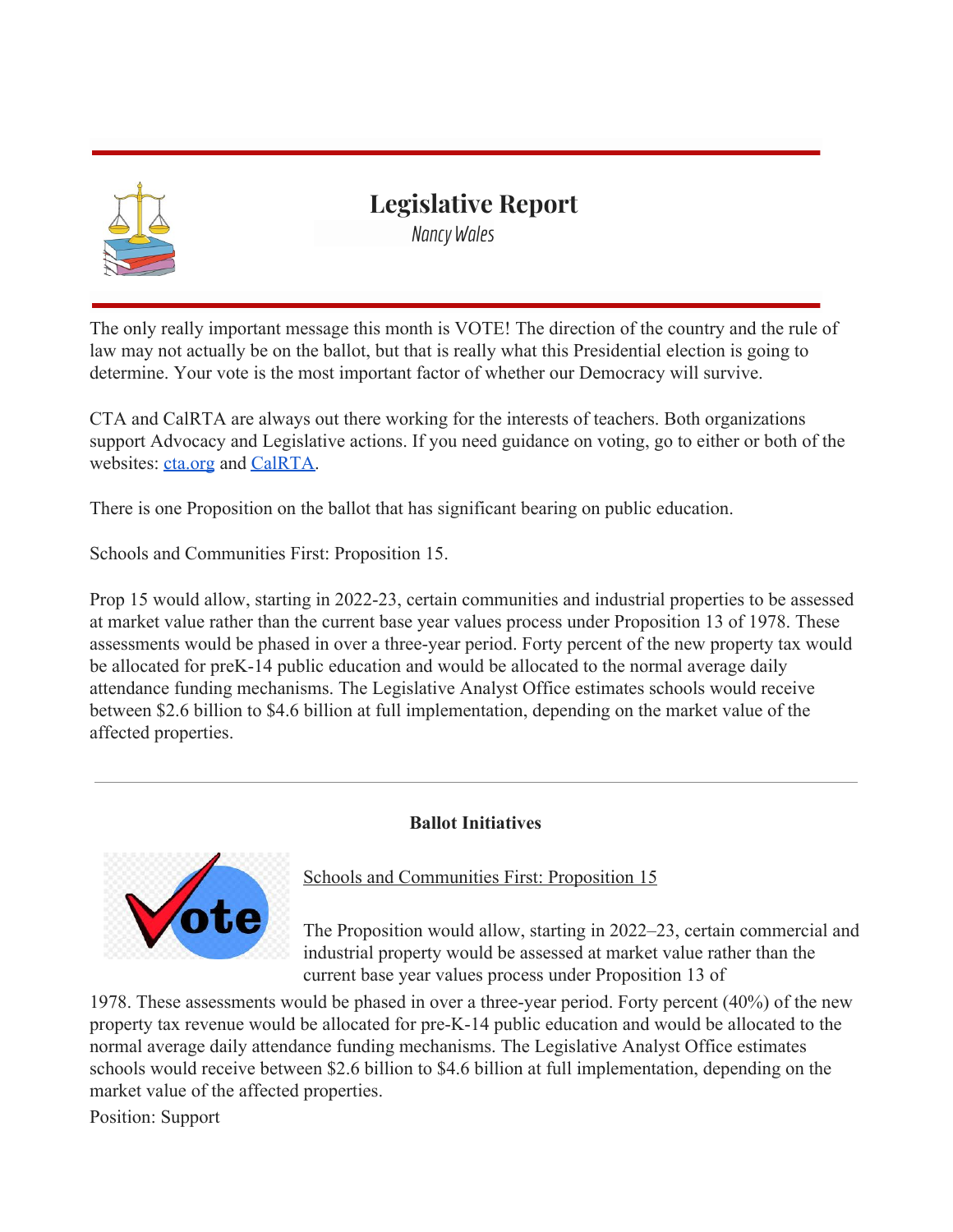#### **Legislative Report, continued:**

#### Affirmative Action: Proposition 16

Assembly Constitutional Amendment 5 would ask voters to permit the use of race, gender, and ethnic diversity as factors in college admissions, government hiring, and in awarding contracts. The current probation from utilizing these factors was placed in the California Constitution by Proposition 209 in 1996. Any preferences provided, if the proposition were enacted, would be subject to the United States Supreme Court decisions regarding allowable use of preferences. These court cases have been brought and decided as other states and private entities do allow preferences based upon race and sex. A major factor in the Supreme Court decisions has been that quotas are not permissible. Position: Support

#### Realtor's Initiative: Proposition 19

This proposition would allow more seniors and people affected by natural disasters, such as wildfires, to transfer their current residential property valuation to new property. Currently under Proposition 13, when a residential property is purchased, the purchase price of that property becomes the base year value and that value can increase by no more than two percent a year. Consequently, the property tax assessment value of property that has been



around for a number of years is significantly lower than the market value. Under current law, excepting specified situations, the purchase of a new property would result in the purchaser paying property tax based on the new property purchase price. The California Constitution provides exemption for seniors and others for the sale and the purchase of a property by allowing the seller to keep the property tax assessment of the sole property rather than forcing the property tax assessment to be based on the new property. This Proposition would expand the number of people and types of property that would be subject to the initial property tax as opposed to the sold property tax assessment. According to the Legislative Analyst Office, if enacted, this proposition would provide schools significant new property tax revenue from between \$100 million per year to \$1 billion per year, depending upon the number of properties subject to the proposition and the value of those properties.

Position: Support

#### Regulation of Dialysis Providers: Proposition 23

This Proposition would require dialysis providers to document the staffing and healthcare at their facilities. This Proposition would provide greater patient protection and safety for individuals in need of dialysis treatment.

Position: Support

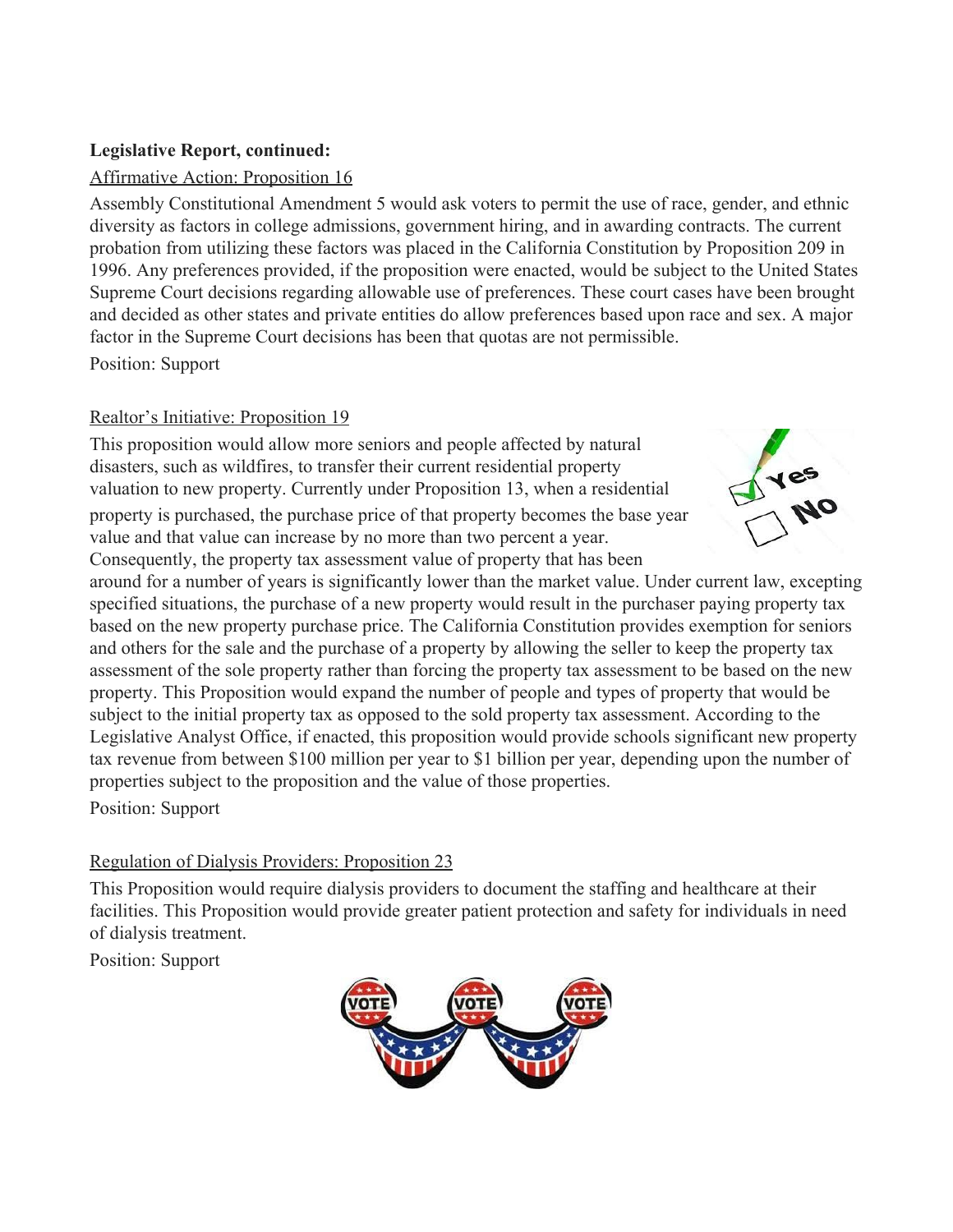

## **Book Notes**

Marilyn Baker-Madsen has decided to step away from writing the *Book Notes* for *The Rosette* this year. All of us eagerly looked forward to reading her recommendations each month. Let's extend a big thank you to Marilyn for her much-loved and highly regarded piece. We will truly miss her expertly written book reviews.

To fill this void, Linda Henika brilliantly suggested that this column become an open forum for all Alpha Omega Members to share their favorite books with a one or two sentence summary. Thank you, Linda, for this wonderful idea and for being the first contributor.

#### Linda Henika

*Baker's Secret* by Stephen P. Kiernan. Recommended to me by Marilyn. It is 1944 on the Normandy Coast of France. A young baker bakes bread for the Nazi's, mixes the flour with ground straw to create enough dough for two extra loaves to feed her starving community. Great story of resistance.

#### Nancy Wales

*James, the Connoisseur Cat* by Helen Hahn. This was a free book for Amazon Prime members. It was a delightful read for cat lovers. James is really an extraordinary cat. He is wise and a connoisseur of the finer things in life. He is a good judge of character, too. Anyway, it was quick, fun read. There is a second book called *James, the Fabulous Feline*. It is also free with Amazon Prime.

#### Nonnie Moore

*Code Name Helene* by Ariel Lawhon - Based on the real-life socialite-spy, Australian Nancy Wake, this moving story chronicles the heroic work she undertook on behalf of her beloved French husband and the French people. Under four code names, she operated as one of the most effective leaders of the French Resistance. A love story amid the horrors of war.

*Three Hours in Paris* by Cara Black speculates on a gripping "What if?" about the only three hours Hitler spent in Paris immediately after its fall in June 1940. Seeking revenge for the deaths of her husband and child in a Luftwaffe bombing, a young female American sharp shooter attempts to take out the Fuhrer and make it safely back to England. Fast-paced and heart-pounding!

*Resistance Women* by Jennifer Chiaverini - Four courageous and resilient women, two Americans and two Germans, wage a clandestine battle to bring the truth of Hitler's rise and the subsequent horrors to the attention of the US, other allied powers, and the German people. Like Erik Larson's In the Garden of the Beasts, Martha Dodd, daughter of the American Ambassador to the Third Reich, figures prominently in the behind the scenes political dramas. But the primary heroine is Wisconsin's Mildred Fish Harnack, whose birthday is still celebrated in that state's schools. Historical fiction at its best!

#### Janie Dobbs

*The Dutch House* by Ann Patchett. The story follows the lives of two siblings, the house of their childhood and their struggle to make sense of their childhood.

#### \*This article needs member input, so if you have just finished a great book that you would like to share **with us, please send that information to Barbara Bishr or Janie Dobbs.**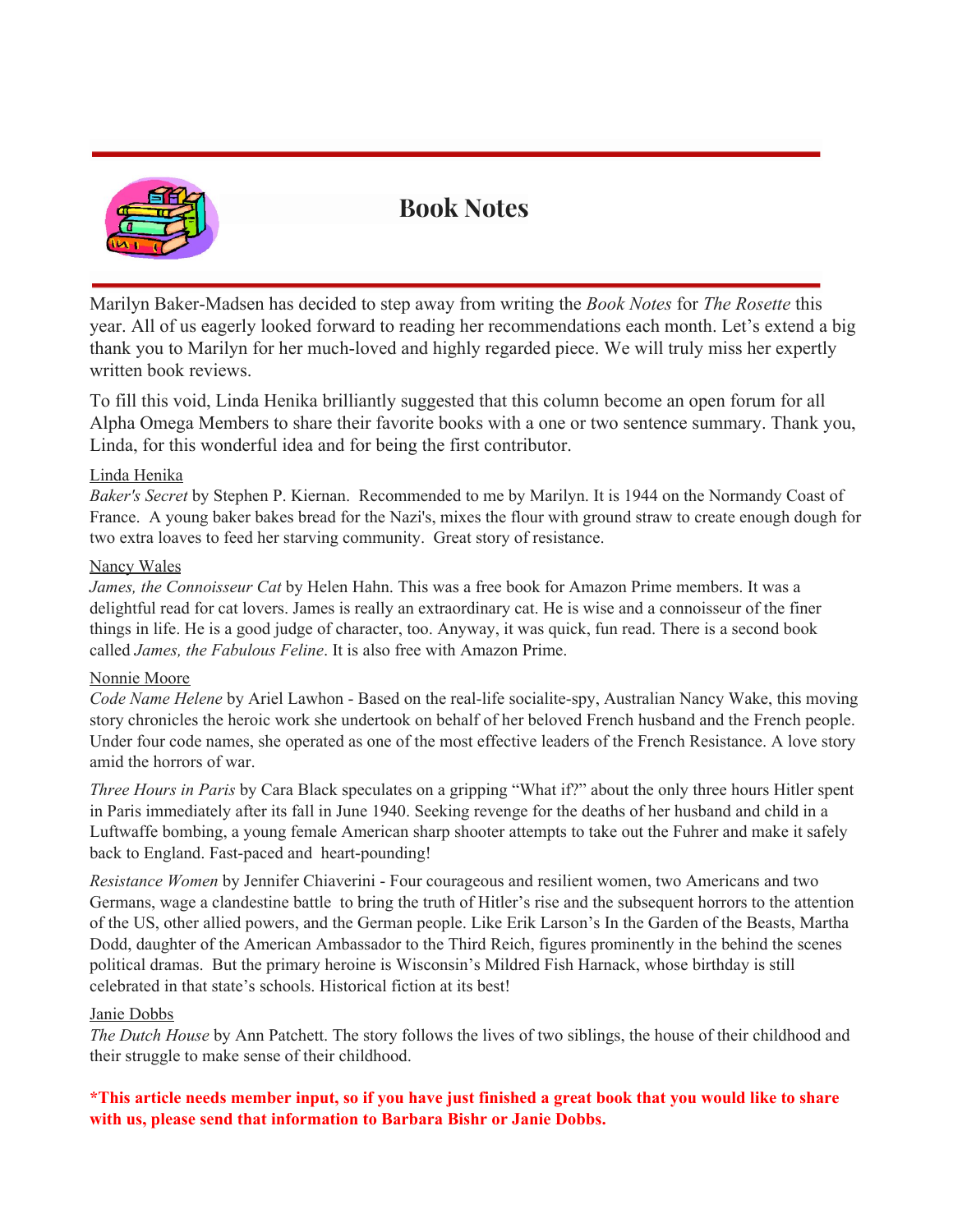

## **The Penne Ferrell Fund Literacy Award Submission Deadline is November 1**

It's not too late to nominate a new teacher for the Penne Ferrell Fund Literacy Award

#### **Who is eligible to apply for the award and how often?**

- A non-Delta Kappa Gamma member
- A woman educator in her first through third year of assignment and prospective DKG member
- An educator who has not been a prior recipient

#### **What does the award fund?**

- The award is intended to finance the cost of books, e-books, or reading apps. These *reading/literacy* resources are intended to supplement curriculum or for a classroom library.
- · A recipient may receive an award for an amount up to but not exceeding \$200.

#### **How are applicants notified after applying?**

- · A limited number of applications will be funded pending availability of funds. When the award application is approved or declined, the applicant will be notified by email from the committee.
- · DKG members are encouraged to donate to the Penne Ferrell Fund regularly.

#### **What is the Application Process?**

- Click on the [Application Form](https://docs.google.com/forms/d/e/1FAIpQLScIPuIOSKdltRmcxUwz1_lyk0JDans0vzoadYhCxOF2YXUTfg/viewform) to apply.
- Applicants must be recommended by a current DKG member.
- The information of the recommending DKG member and the applicant is required to complete the form.
- All fields must be completed in order to submit the application. Print a copy of the confirmation page for your records. If a confirmation page does not appear, your application has not been submitted.
- Applications are due no later than **November 1**. Late applications will not be considered.
- The committee will review the application and determine the eligibility of the applicant.
- Selected awardees will receive an electronic letter of recognition and be funded in a timely manner.
- The certificate and award check should be presented to the awardee at a chapter/area event or at her place of employment. Photos of such events should be sent to the committee at  $dkgcastep1@gmail.com$  to be included in the convention presentation the first weekend in May.
- Recipients are required to email a photo of the resources funded by this award to [dkgcastep1@gmail.com](mailto:dkgcastep1@gmail.com) by the end of April.
- Recipients will be acknowledged in the DKG California Convention program.

Contact Virginia Williamson at 510-604-1744 or ginnydon@pacbell.net if you would like more information.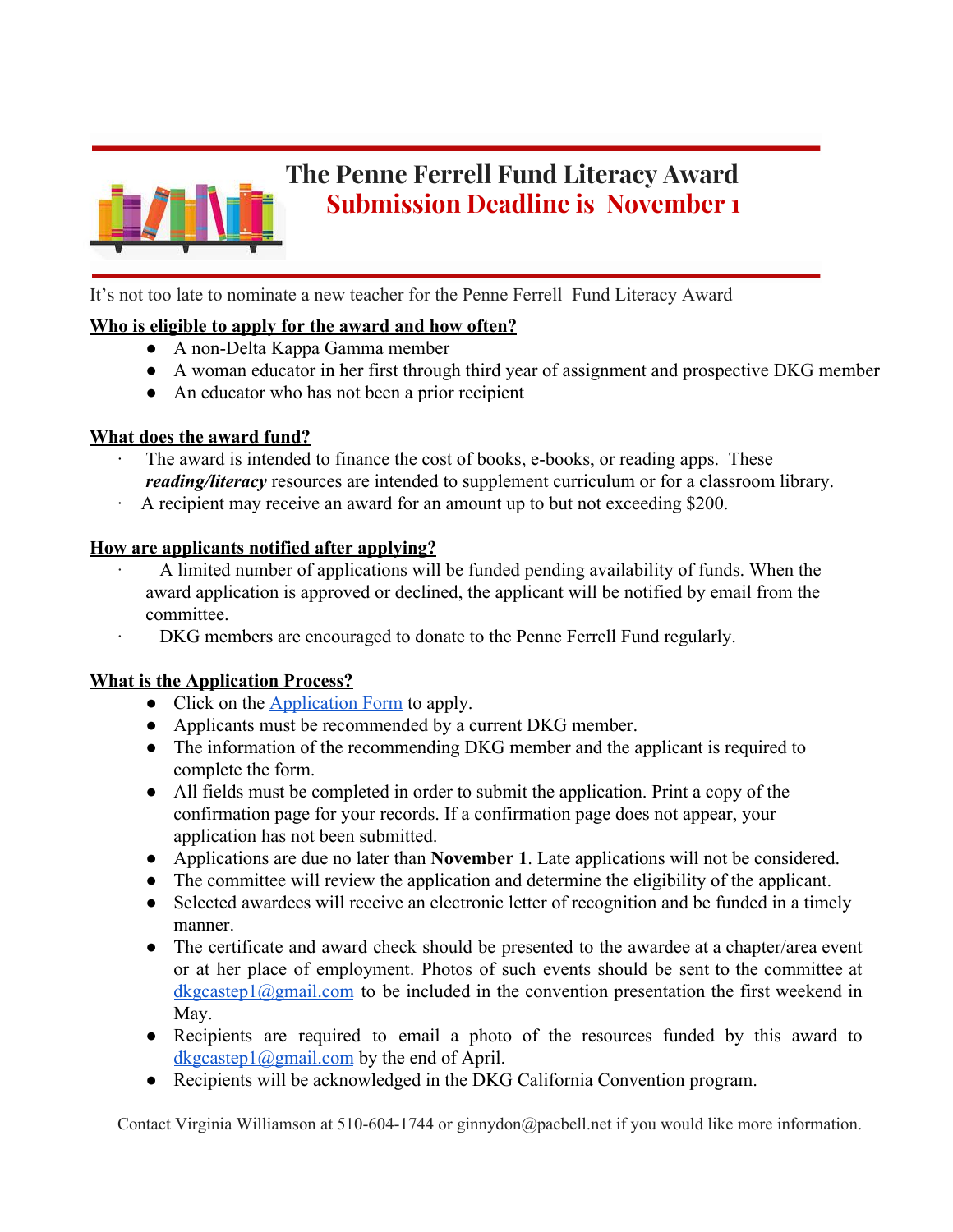

# **October Celebrations**

*Happy* Birthday to our *Alpha Omega Sisters!* Wishing you happiness on your special day and always.

**2 Peggy Collett 10 Cindy Johnson 24 Karen Taylor**



# **Alpha Omega Chapter Calendar**

**2020 - 2021**

| Wednesday, Sept 23  | Chapter Meeting on Zoom        | $4:00 \text{ pm}$ |
|---------------------|--------------------------------|-------------------|
| Wednesday, Oct 28   | Chapter Meeting on Zoom        | $4:00 \text{ pm}$ |
| Wednesday, Nov 18   | Chapter Meeting on Zoom        | $4:00 \text{ pm}$ |
| Wednesday, Dec 9    | <b>Tentative Holiday Party</b> | $4:00 \text{ pm}$ |
| Wednesday, Jan 27   | Chapter Meeting on Zoom        | $4:00 \text{ pm}$ |
| February            | Virtual Meeting                | $4:00 \text{ pm}$ |
| Wednesday, March 24 | Chapter Meeting on Zoom        | $4:00 \text{ pm}$ |
| Wednesday, April 28 | Chapter Meeting on Zoom        | $4:00 \text{ pm}$ |
| Wednesday, May 26   | Chapter Meeting on Zoom        | $4:00 \text{ pm}$ |